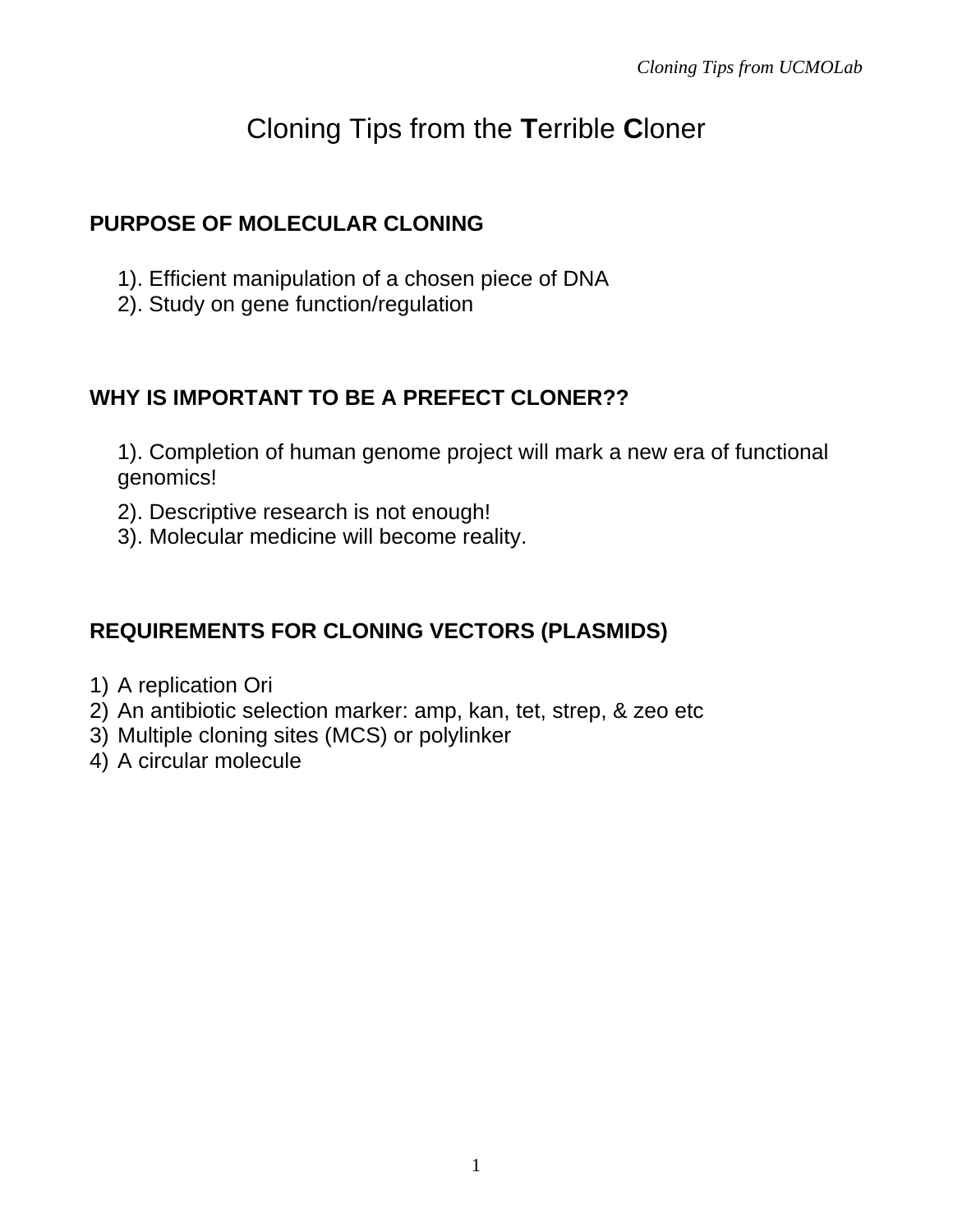### **CHOICE OF VECTORS**

#### **1) High copy number vectors**

- a. high yield of plasmid DNA
- b. pUC18 or pUC19 Ori-based, >20 copies/cell
- c. good for small fragment cloning (<5kb)
- d. good for single-step cloning

#### **2) Low copy number vectors**

- a. lower yield on plasmid DNA preps
- b. BR322 Ori-based, <20 copies/cell
- c. good for any cloning (esp >5kb)
- d. good for multiple-step cloning

# **TYPES OF CLONING VECTORS (PLASMIDS)**

- 1) Prokaryotic cloning vectors: *general cloning*
- 2) Bacteriophage vectors: *ssDNA, phage library*
- 3) Yeast vectors: *expression or library*
- 4) Prokaryotic expression vectors: *fusion proteins (GST or His)*
- 5) Eukaryotic expression vectors: *transgene expression*
- 6) Recombinant adenoviral vectors: *making adenoviruses*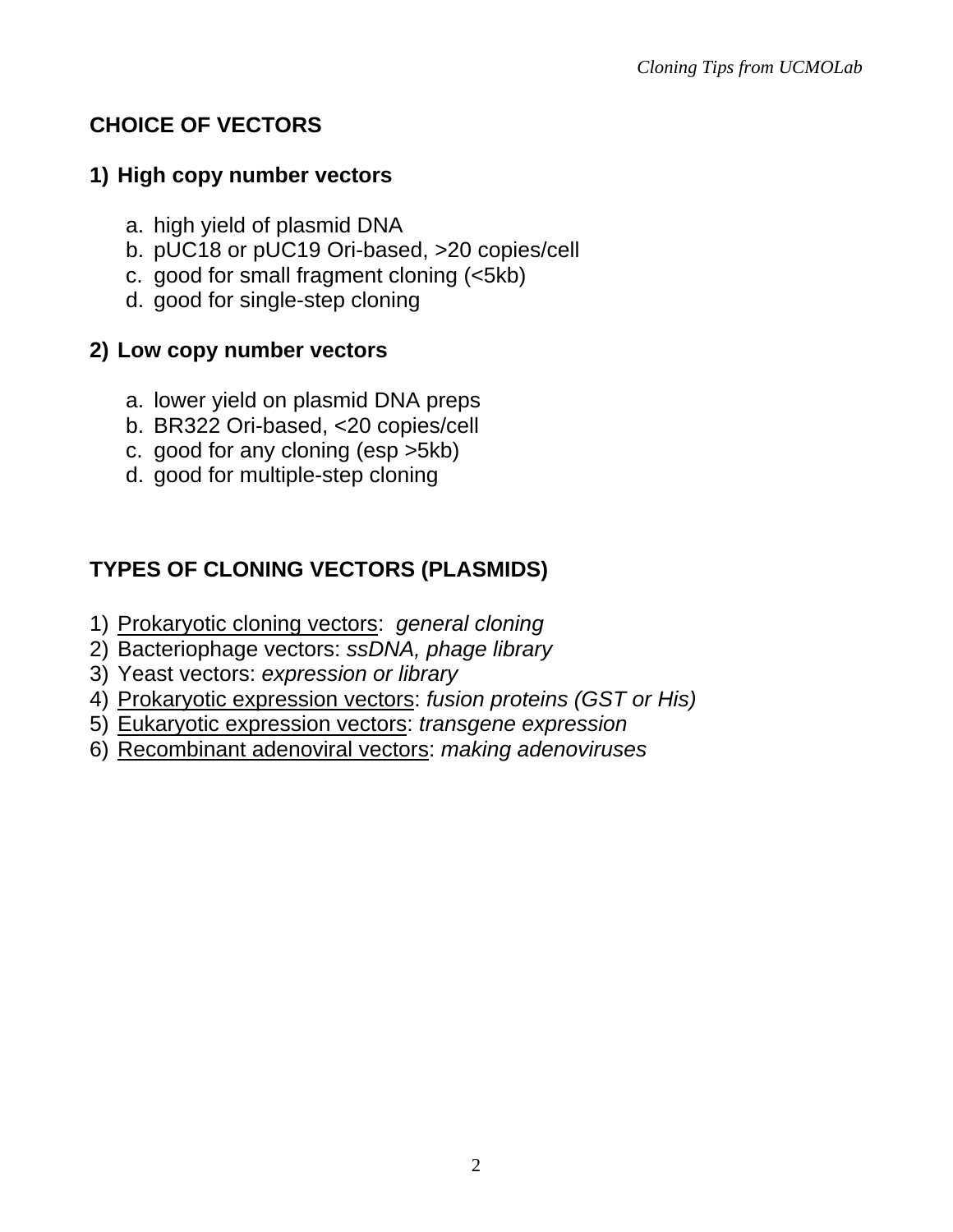### **LIGATION REACTIONS AND TRANSFORMATION**

# **1) Vector Preparation**

- a. use 0.5-1.0 ug DNA (>1ug leading to high background)
- b. do stepwise digestions (in 100ul reaction) whenever possible
- c. avoid gel purification (reducing ligation efficiency) whenever possible

# **2) Insert Preparation**

- a. use 5-10ug DNA (or 15-20ul miniprep DNA)
- b. do stepwise digestions whenever possible
- c. usually need gel purification
- d. may PCR amplify inserts (always digest PCR DNA first, then gel purify; any PCR amplified fragments need to be sequenced)

# **3) Ligation Setup**

- a. inserts are always in excess  $(e.g., vector = 10-20nq/Rx, insert = 50-200nq/Rx)$
- b. always include a vector control ligation (insert control may be desirable in some cases).
- c. incubation at  $16^{\circ}$ C x 1-4 hrs (O/N may only be necessary when extremely large and/or blunt-ended inserts are involved)

# **4) Electroporation/Transformation**

- a. require ethanol precipitation/wash to remove salts
- b. cool cuvettes on fresh ice
- c. zap at 1.8KV/mm gap (bigger plasmids use lower voltage, 1.2-1.3KV/mm)
- d. direct plating is good for low background, but 10-20 min incubation at 37°C is needed for inoculating to liquid culture. If you do not which way is suitable for your ligation/transformation, you can plate 100-200ul of the E. coli mix immediately after transformation, and plate the rest after a 20- 40min incubation).